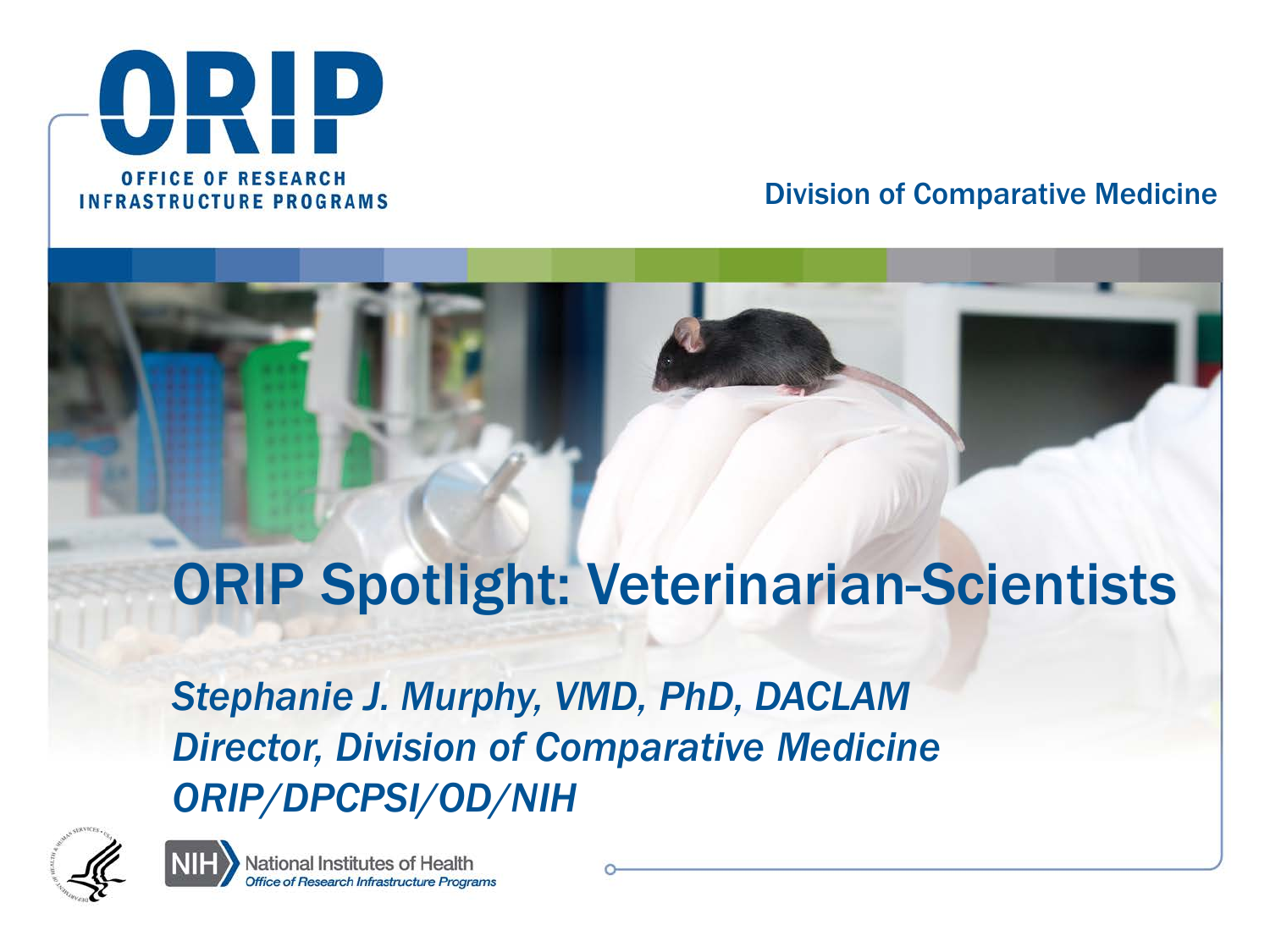## Physician-Scientists



- Scientists with professional degrees who have training in clinical care and are engaged in independent biomedical research
- Includes individuals with an MD, DO, DDS/DMD, **DVM/VMD**, or nurses with research doctoral degrees who devote the majority of their time to biomedical research
- A physician-scientist workforce that includes practitioners with broad understanding of animal anatomy, physiology, pharmacology, and diseases is paramount for the advancement of many human biomedical health initiatives

National Institutes of Health of Research Infrastructure Progra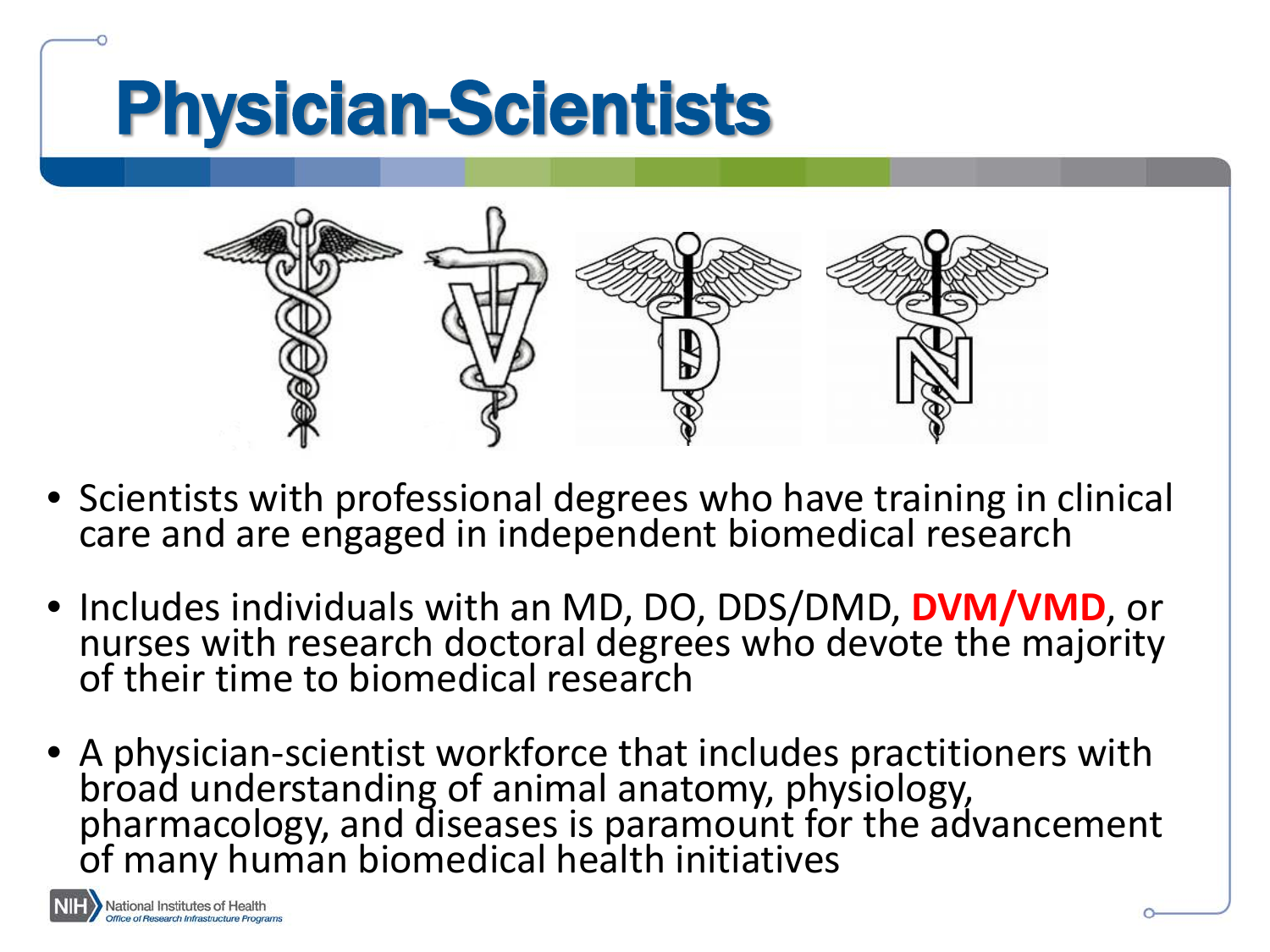#### Veterinarian-Scientists & Clinical Veterinarians

- Veterinarian-Scientists
	- Biomedical scientists with a veterinary degree
	- Offer a distinct perspective and expertise through their comparative understanding of disease models
	- Have independent research programs
	- Part of interdisciplinary research leadership and teams
- Clinical Veterinarians
	- Provide research and technical support for biomedical research studies using animal models
	- Deliver laboratory animal maintenance and care



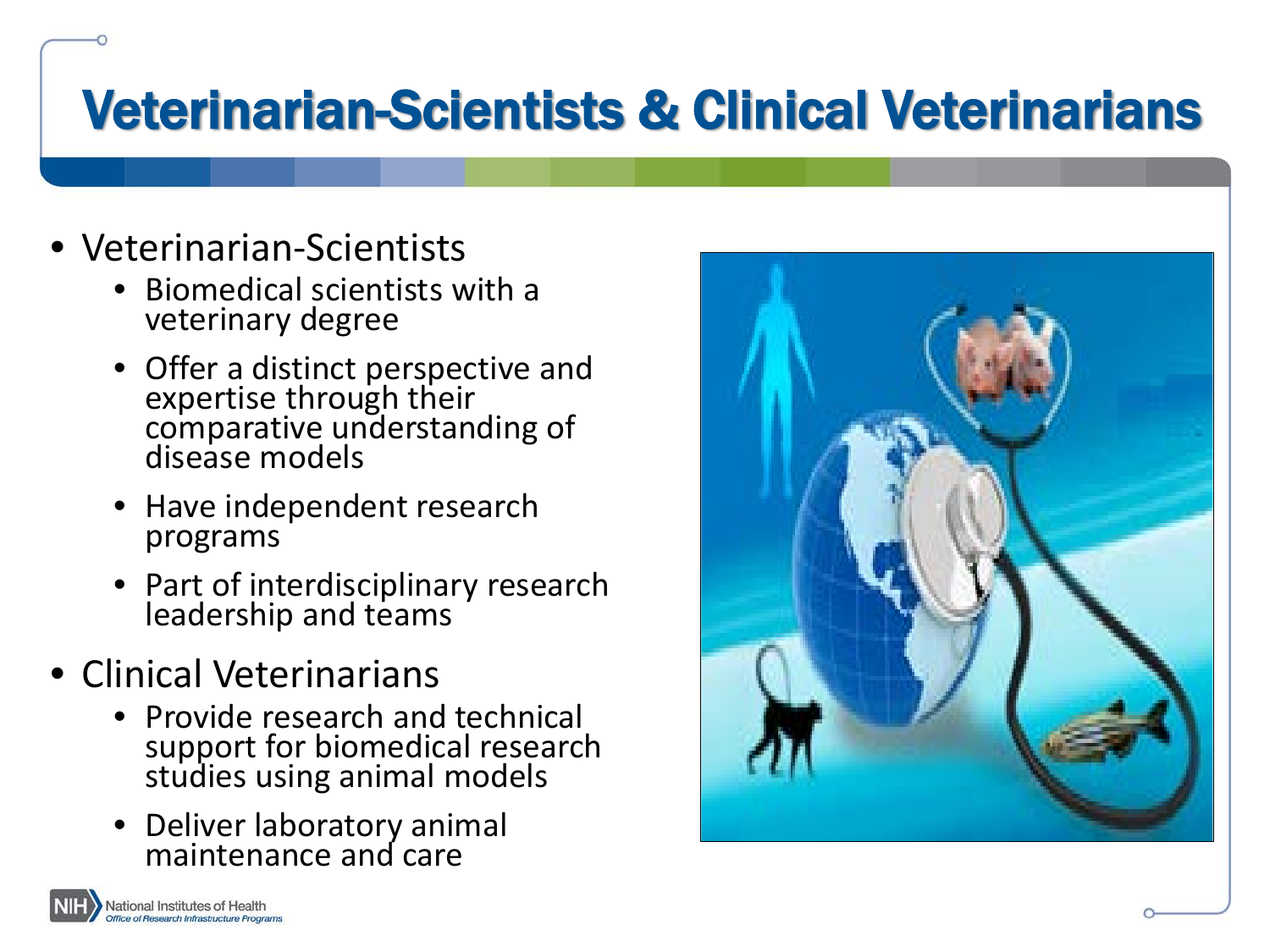# NIH and Veterinarian-Scientists

- NIH has an interest in developing and expanding a physicianscientist workforce that includes veterinarian-scientists
	- Biomedical Research Workforce Working Group Report (June 2012)
	- Physician-Scientist Workforce Working Group Report (June 2014)
- Veterinarian-scientists comprise ~3% of the total NIH-funded physician-scientist workforce Bolker. 2012. Nature 491(7422):31-33



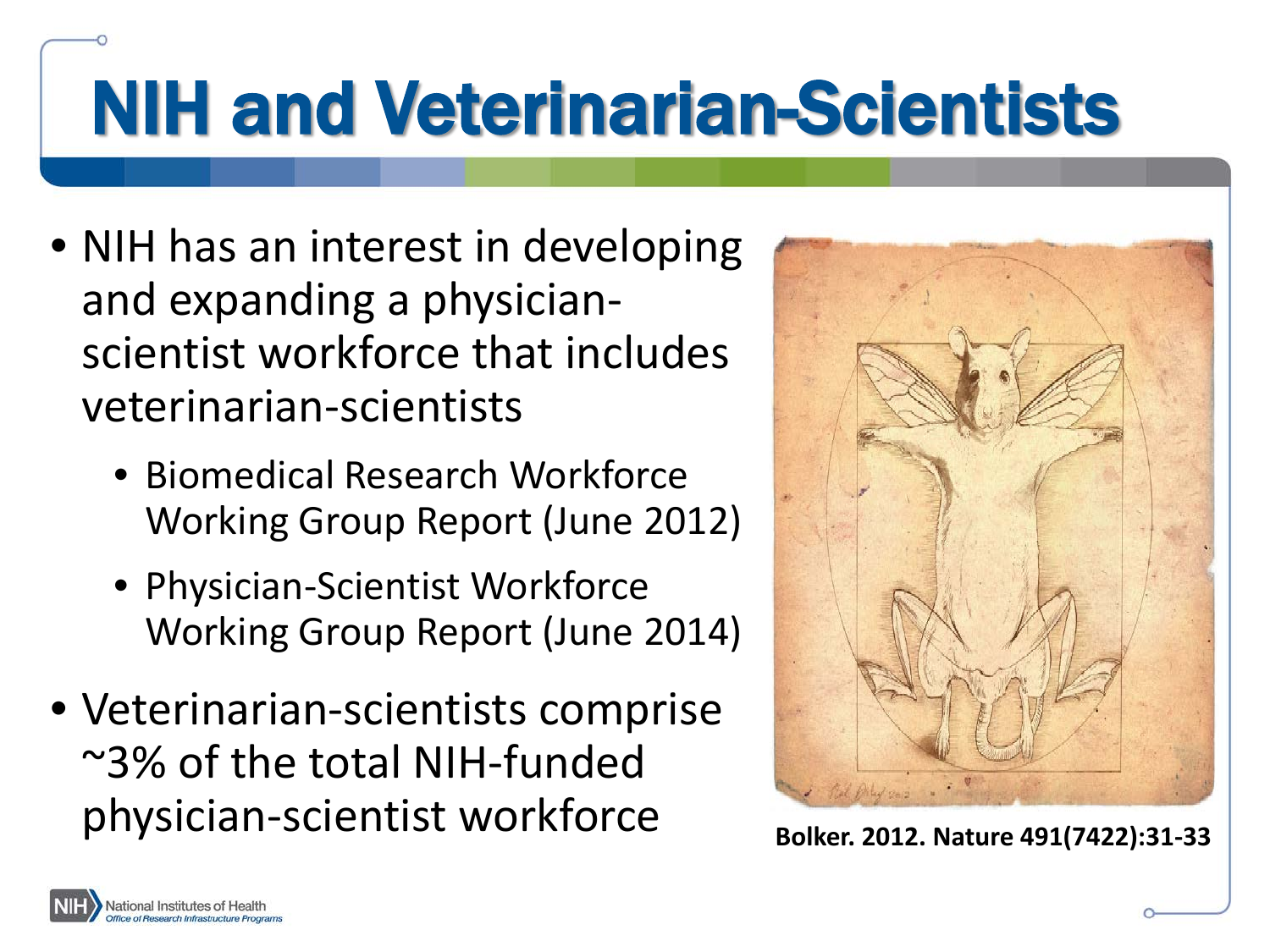## ORIP and Veterinarian-Scientists

- In contrast to other NIH Institutes and Centers, training grants and career development programs funded by ORIP are solely intended to assist veterinarian-scientists
- These opportunities supported by ORIP provide veterinary students and veterinarians with mentored research experiences that enable them to become independent investigators
- ORIP-supported veterinary-scientist trainees are engaged in research training related to comparative medicine, biomedical research, and translational sciences

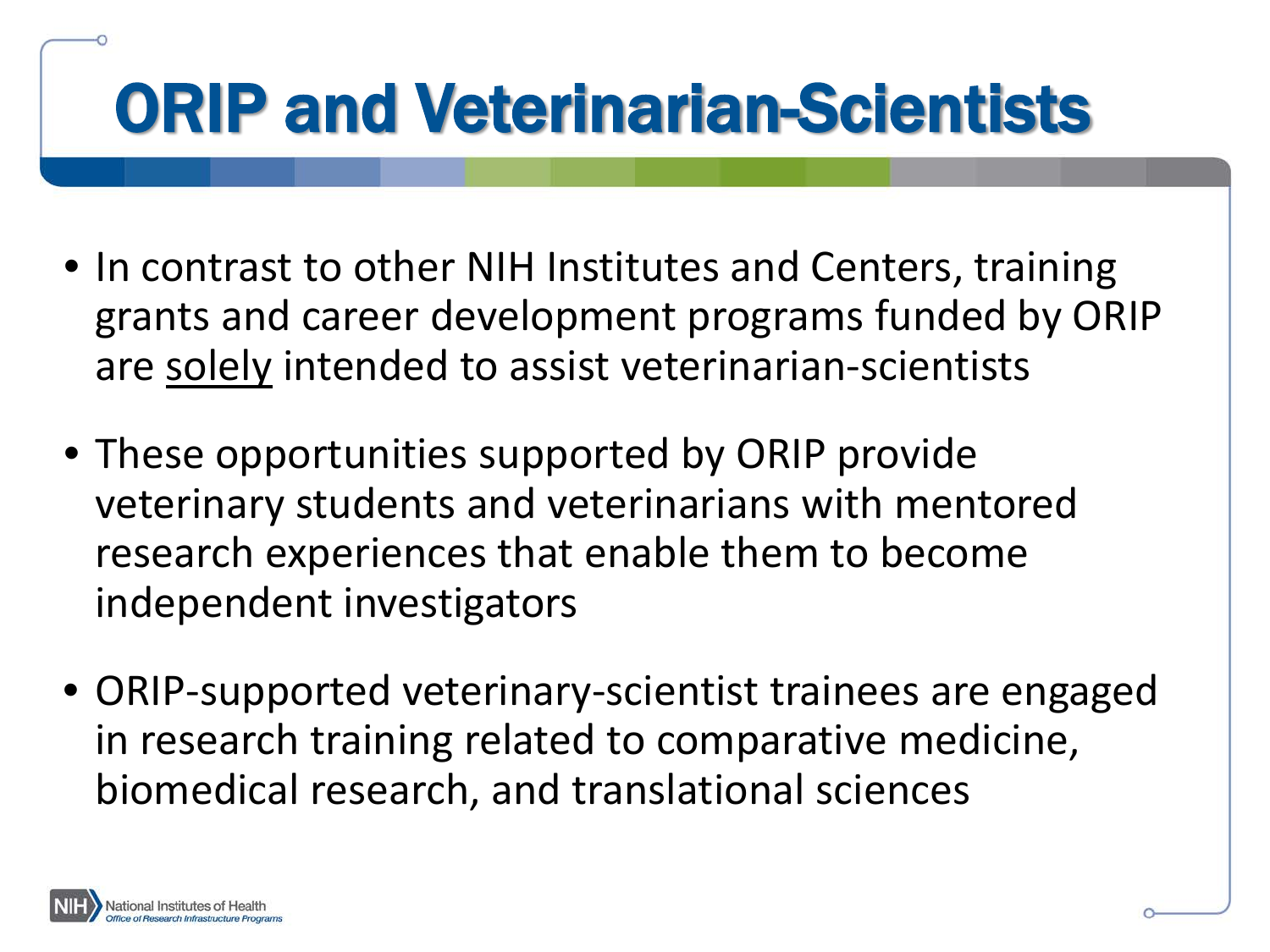#### Overview of ORIP Training Grants and Career Development Programs

#### **Training Portfolio - FY 2016**



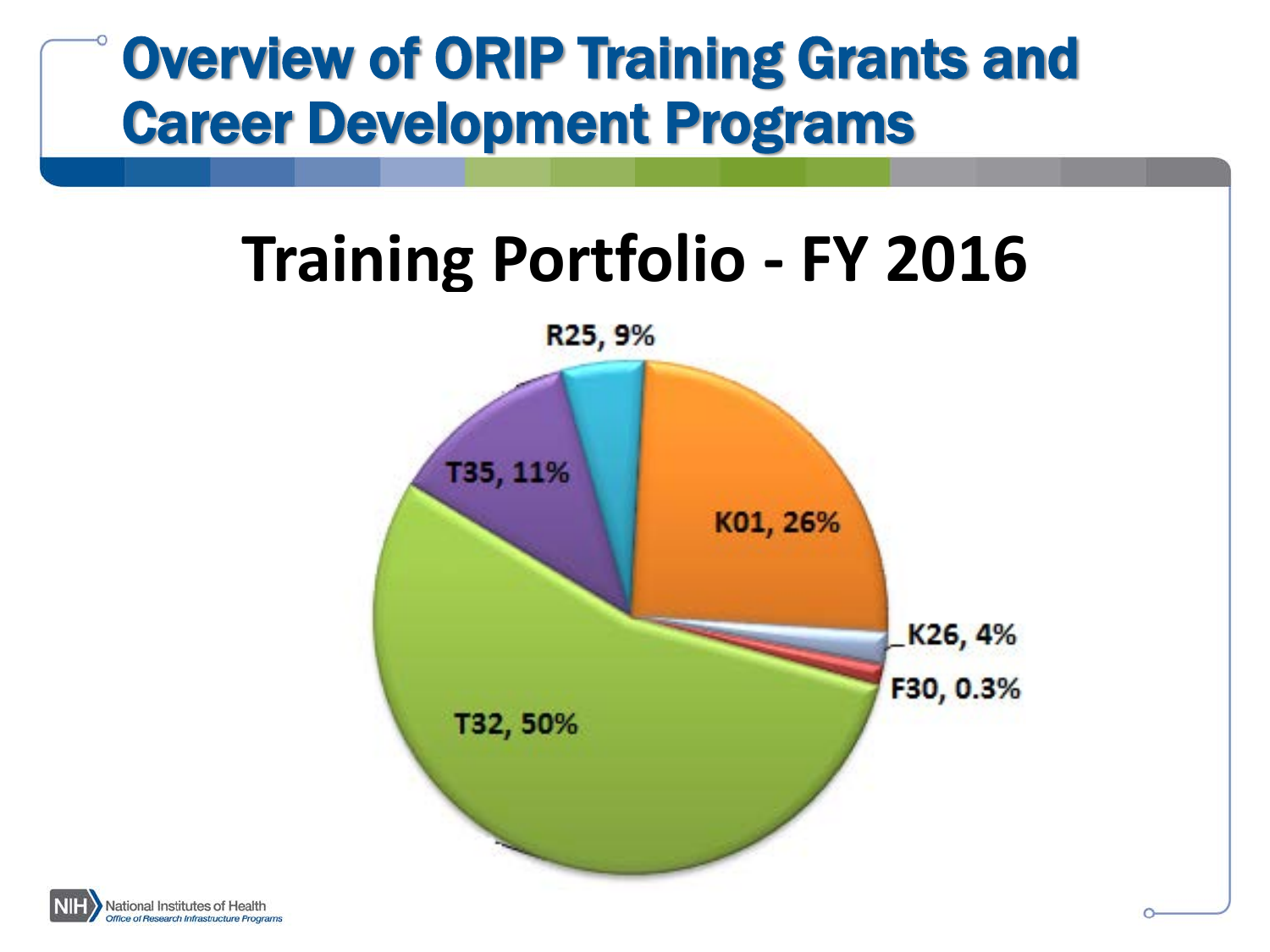## Career Development

- ORIP supports *Special Emphasis Research Career Award (SERCA) K01* grants for developing veterinarian- scientists
	- Provide a mentored research experience that enables veterinarians to become independent investigators in research related to comparative medicine, biomedical research, and translational sciences
- In FY 2016, ORIP supported 27 SERCA K01 grants





ffer a distinct

and expertise o translationa

Strategic Plan: Infrastructure for Innovatio

biornedical

#### Train veterinary scientists as translational researchers.

Veterinary scientists, biomedical scientists with a veterinary degree, can offer a distinct perspective and expertise to translational biomedical research through their comparative understanding of disease models. Veterinary scientists can make unique recommendations regarding the development, refinement, and reproducibility of disease models and optimize laboratory animal maintenance and care. However, because hurdles continue to impede the entry of veterinarians into basic and applied research careers, ORIP will

- · Identify and address challenges and opportunities for veterinary scientists to acquire the skills needed to participate in biomedical research.
- . Collaborate with NIH ICs to develop programs that capitalize on the specialized expertise of veterinary scientists (e.g., pathology, emerging infectious diseases, and epidemiology)
- · Promote biomedical research collaborations between physicians and veterinary scientists.
- . Train veterinary scientists to lead activities that integrate biomedical findings across model species (e.g., multidisciplinary training programs)
- · Support dual-degree training programs for veterinary scientists

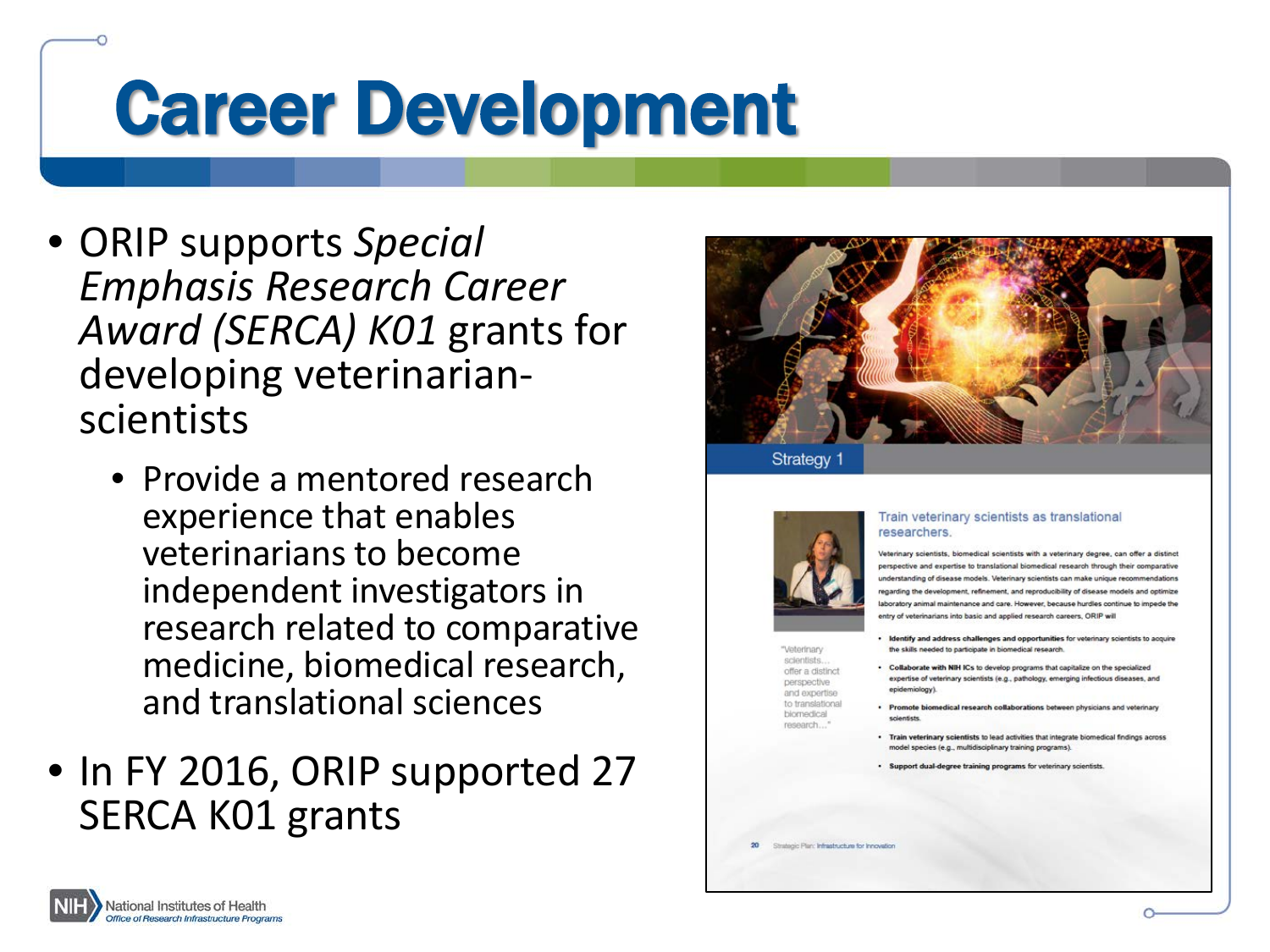## Career Development

- Participants at a 2015 workshop convened by ORIP identified need for transition support between K01 and first R01 grant for developing veterinary scientists
- ORIP seeks to enhance the ability of its SERCA K01 recipients to conduct research as they transition to becoming independent researchers
	- *PAR-17-301 Limited Competition: Small Grant Program for ORIP Special Emphasis Research Career Award (SERCA) K01 Recipients (R03)*
	- Concept clearance by Council in September 2016
	- Posted June 5, 2017
	- First application due date is February 13, 2018

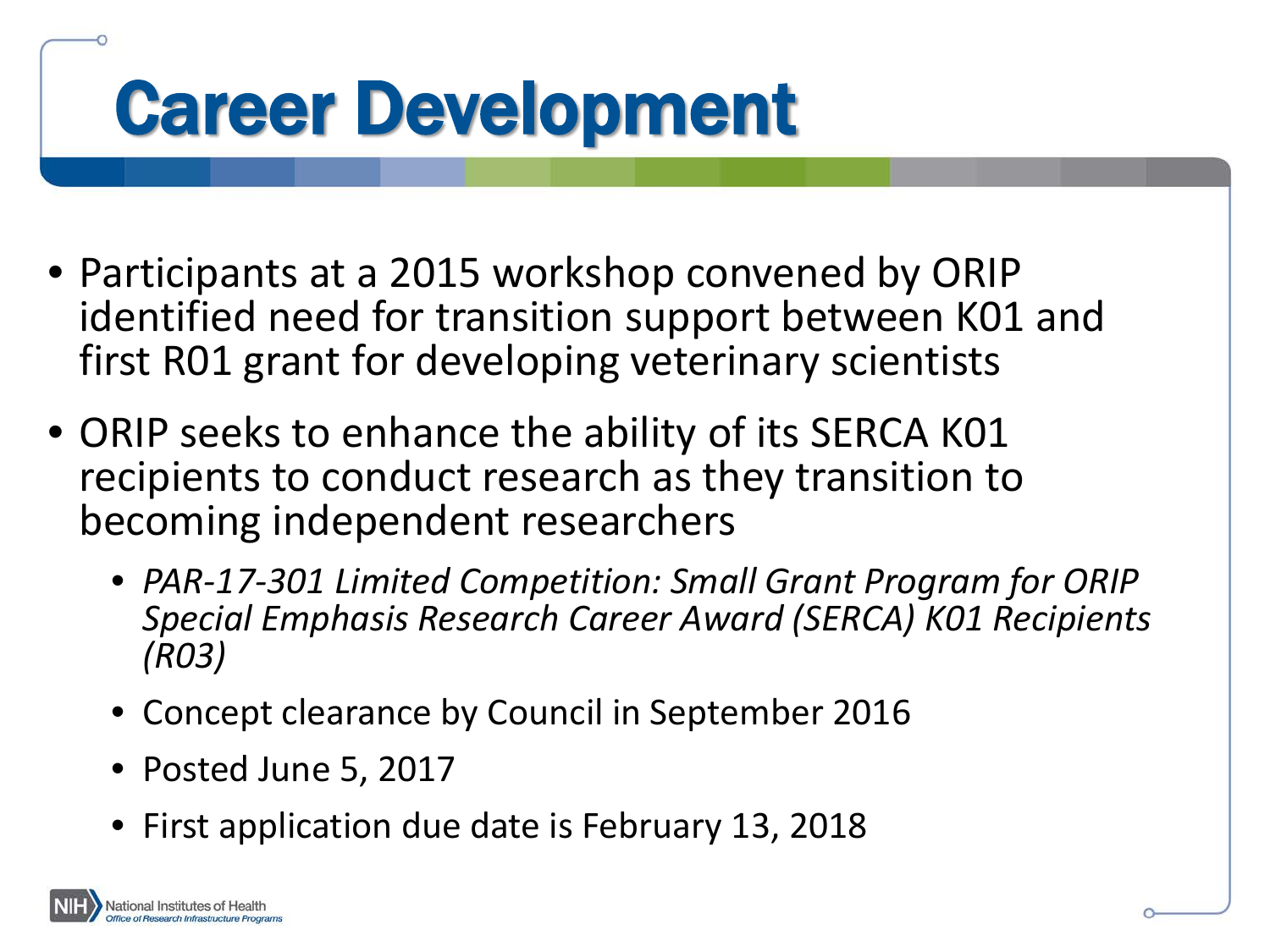## Retention of Veterinarian-Scientists

- Debt #1 barrier to starting and sustaining a research career
	- Mean educational debt load for graduating veterinarians is  $\sim$ \$143,000, with some individuals owing >\$300,000
- Loan repayment program (LRP) established by Congress
	- Designed to recruit and retain highly qualified health professionals into biomedical or biobehavioral research careers
	- Repays up to \$35,000 annually of a researcher's qualified educational debt in return for a commitment to engage in NIH mission-relevant research
- ORIP is one of 24 NIH ICOs that participate in LRP program
	- Supports contract applications from veterinarian-scientists